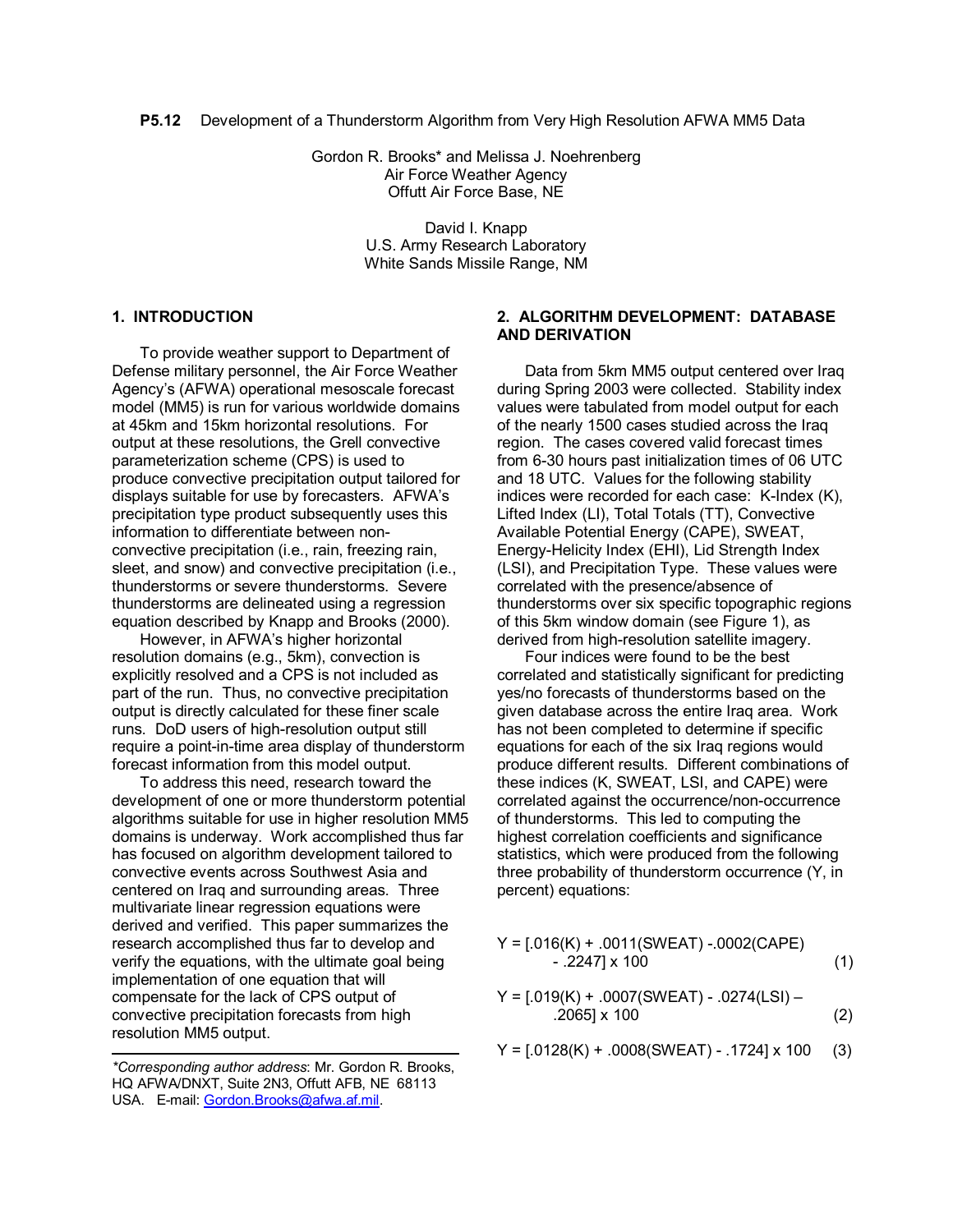### **3. DATA COLLECTION AND VERIFICATION PROCEDURES**

From March through June 2004, hourly satellite data and surface observations, and output from the 5km MM5 runs (twice per day) were collected. Hourly surface observations and satellite data were used to determine YES/NO thunderstorm occurrence. Thunderstorms, thunder without rain, and lightning reported at an observing site counted as an observed=YES. The 5km MM5 runs produced several derived parameters that were collected and analyzed including the SWEAT, K, and Lid Strength Indices, CAPE, and Precipitation Type. Observation data from 1100 UTC to 1300 UTC was used to verify forecasts valid at 1200 UTC (1500 local time), and data from 2300 UTC on "day N-1" to 0100 UTC on day N verified forecasts valid at 0000 UTC on day N (0300 L). Since the 5km runs take place at 0600 and 1800 UTC, 6hr and 18hr forecasts were verified from each run.

As was previously done during the data collection period for regression equation determination, the 5km MM5 window was split into six geographically or logistically similar regions (Fig. 1). For example region 1 combined the mountainous terrain of NE Iraq and NW through W-Central Iran.



**Figure 1.** The six regions used in this study.

Station observation trends were closely monitored for scientific and temporal reliability, with two stations from each of the six regions ultimately chosen for verification. Thus for each MM5 forecast hour verified (e.g., 0000 UTC), there were 12 observations and forecast values available for computing values from the three equations. The

complete data set had 3636 observation-forecast pairs.

## **4. RESULTS**

Table 1 summarizes initial results compiled during this study for each equation after the data was stratified by (1) all observations, (2) observed=NO only, and (3) observed=YES only.

|                  | Eqn 1 | Eqn 2 | Eqn 3 |
|------------------|-------|-------|-------|
|                  |       |       |       |
| N (Y/N obs)      | 3636  | 3636  | 3636  |
| Average value    | 20.8  | 20.0  | 21.0  |
| n > 42           | 330   | 339   | 307   |
| % > 42           | 9.1   | 9.3   | 8.4   |
|                  |       |       |       |
| $N$ (obs= $NO$ ) | 3569  | 3569  | 3569  |
| Average value    | 20.3  | 19.5  | 20.6  |
| N > 42           | 288   | 294   | 264   |
| % > 42           | 8.1   | 8.2   | 8.4   |
|                  |       |       |       |
| N (obs=YES)      | 67    | 67    | 67    |
| Average value    | 47.6  | 47.5  | 44.8  |
| N > 42           | 42    | 45    | 43    |
| % > 42           | 62.7  | 67.2  | 64.2  |

 **Table 1.** Summary of results for the three regression equations (threshold value of 42).

The threshold value of 42 is suggested here based on the analysis of several potential threshold values. The results were similar for the three equations, but there were two concerns regarding the statistically derived choices of variables for the equations that led to a preference for equation 2. First and foremost was the lack of meteorological soundness in penalizing higher CAPE environments as in equation 1. Indeed, careful analysis showed several events where there was observed convection at one of the 12 observing sites and the MM5 CAPE values were relatively high there compared to surrounding areas. But this served to actually lower the values of equation 1 to below the threshold of 42, thus convection would not be indicated were this value used to display thunderstorm areas on the 5km precipitation type products. Second, especially in this domain, a strong cap is a major inhibitor of convection. It was thus believed beneficial to incorporate model information regarding the strength of the cap, and equation 2 is the only one that contains the LSI term.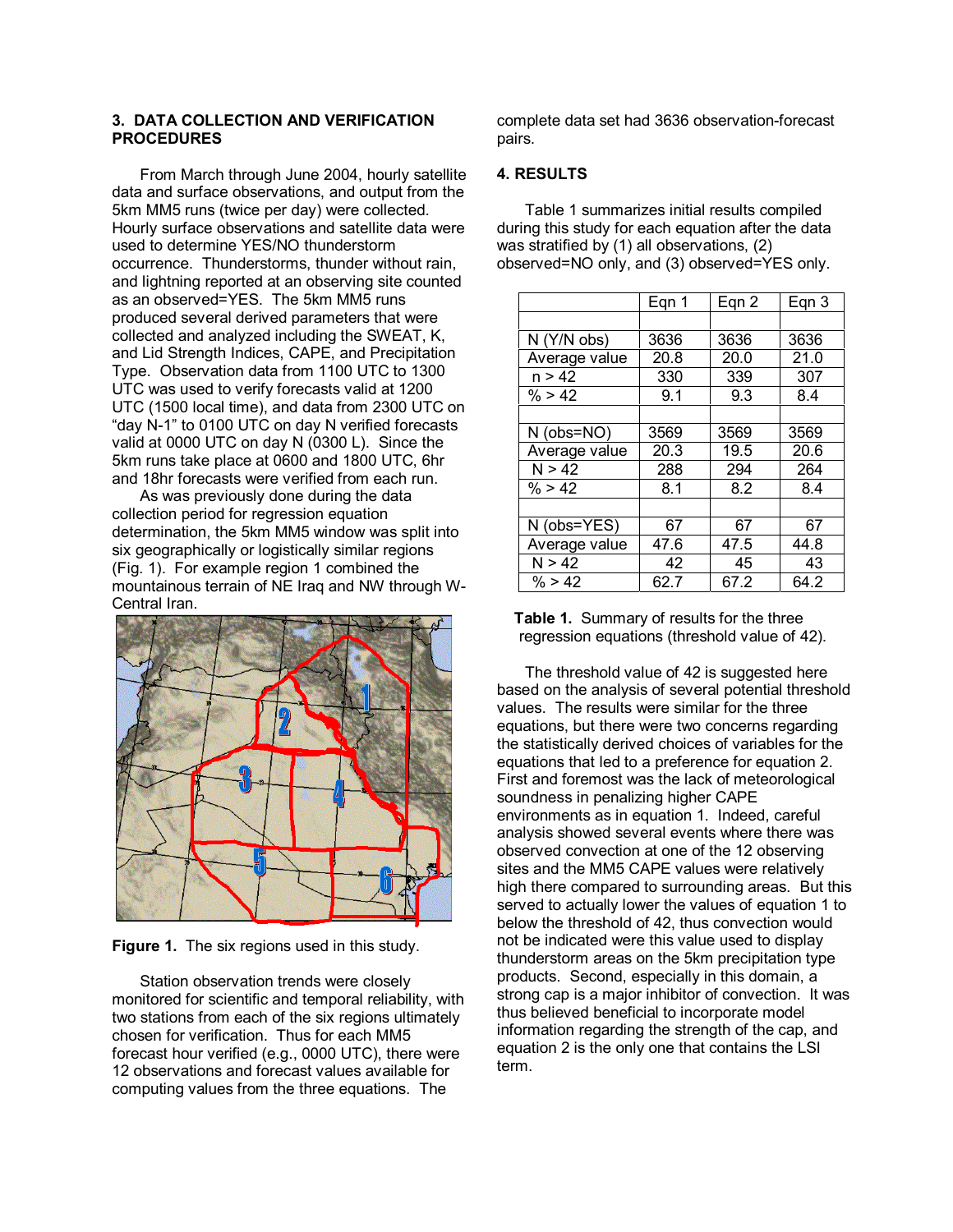# **5. CASE STUDY**

This case study visually illustrates the regression equations in action, most specifically, equation 2 (hereafter, 5TP-2 – **5**km MM5 **T**hunderstorm **P**otential Equation-**2**). The figures are placed at the end of this paper for enhanced readability. On April 11, 2004 at 0000 UTC, thunderstorms developed over much of Kuwait (Figure 2). Several images capture the performance of the 5km MM5 at this time. Figures 3, 4, and 5 provided at the end of this paper show the 18-hr forecast K Index, SWEAT Index and Lid Strength Index valid at this time, respectively.

The K Index of 30 near Kuwait International Airport is adequate for convection but not very high. In many instances throughout our data set values greater than 40 were forecast, and the average K Index value for all observed=YES events was 33.

The SWEAT Index is well below 250. This is unusual because in this study there was a strong correlation of higher values of SWEAT to observed convection. In fact, when thunderstorms were observed the average SWEAT value was 246 (250 or greater, 70% of cases). When thunderstorms were not observed, the average was only 122.

Also unusual is the fact that the atmosphere was not capped over Kuwait during this event. This area (and most of the domain) was frequently strongly capped during the study. Figure 5 shows the LSI is near 0 and the atmosphere uncapped in that area. Combining these factors (the CAPE was also low, about 200 J/kg) yielded values of 33.1, 45.3, and 30.4 for equations 1, 2 (5TP-2), and 3, respectively. Given the threshold value of 42, only the 5TP-2 exceeded the threshold. Since there was preexisting rain in the 5km precipitation type product near Kuwait (Figure 6), 5TP-2 would be the only equation to indicate the higher potential for thunderstorms (or *convective* precipitation) as opposed to simply displaying rain in this case.

#### **6. SUMMARY AND OPERATIONAL APPLICATIONS**

At the heart of this study is the question, how many times would the 5km MM5 forecast precipitation type be switched from an existing type (rain, freezing rain, sleet, or snow) to "thunderstorms" as shown in the case study presented? During the study period, there were 24 occasions of an observation site reporting thunderstorms and the 5km MM5 forecasting precipitation *exactly* at that site. Of these pairings, 5TP-2 had an average value of 54.2 and was

greater than 42 for 19 of these occurrences. Thus, the precipitation type would have been changed to "thunderstorms" about 80% of the time.

Results indicated that each of the three equations performed well during the large majority of the cases when thunderstorms or lightning were reported. For the reasons previously discussed, and based on initial verification results tabulated thus far, the 5TP-2 may provide a scientifically sound choice for differentiating convective from non-convective precipitation types for the AFWA high-resolution precipitation type products.

Based upon the satisfactory completion of final verification analysis work, and assuming the results continue to prove the accuracy of the 5TP-2 equation, AFWA plans to prototype the use of 5TP-2 in conjunction with the existing 5km precipitation type information (rain, snow, sleet, and freezing rain). This would occur for this 5km window first, as further testing will be required before applying 5TP-2 to other 5km theaters. Incorporating the 5TP-2 allows thunderstorm potential to be shown for the first time on high-resolution products available at the Joint Air Force & Army Weather Information Network (JAAWIN) web page. Additionally, the new precipitation type information will be made available to JAAWIN users via the Interactive Grid Analysis and Display System (IGrADS), as well as on our extremely popular meteograms for Southwest Asia locations.

In addition to the potential implementation of the 5TP-2 equation on JAAWIN, it may also be considered for future application on Army weather support systems which will rely on mesogamma and microscale modeling forecasts for accurate mission execution nowcasts.

#### **7. BIBLIOGRAPHY**

Knapp, D. I., and G. R. Brooks, 2000: Use of a new thunderstorm potential index for 12-hour forecasts using mesoscale model data. Preprint, 9th Conf. on Aviation, Range, and Aerospace Meteorology. J54-58.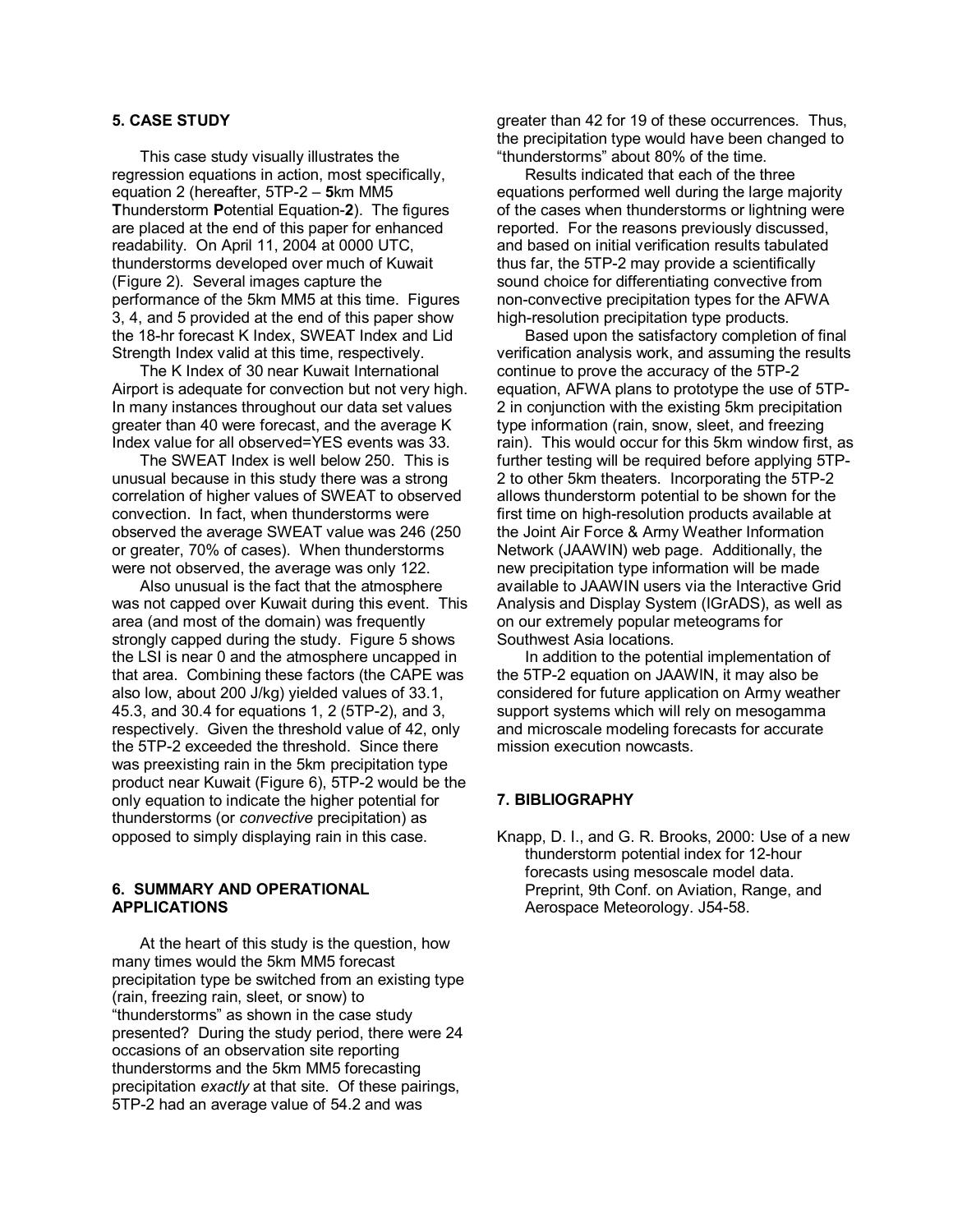

**Figure 2**. Enhanced IR satellite image from Meteosat 5, 11 April 2004, 0010 UTC. RED circles indicate thunderstorms reported at observation sites.





**Figure 3**. 5km MM5 18hr forecast of the K Index valid 11 April 2004, 0000 UTC. Yellow indicates K Index values from 30 to 35.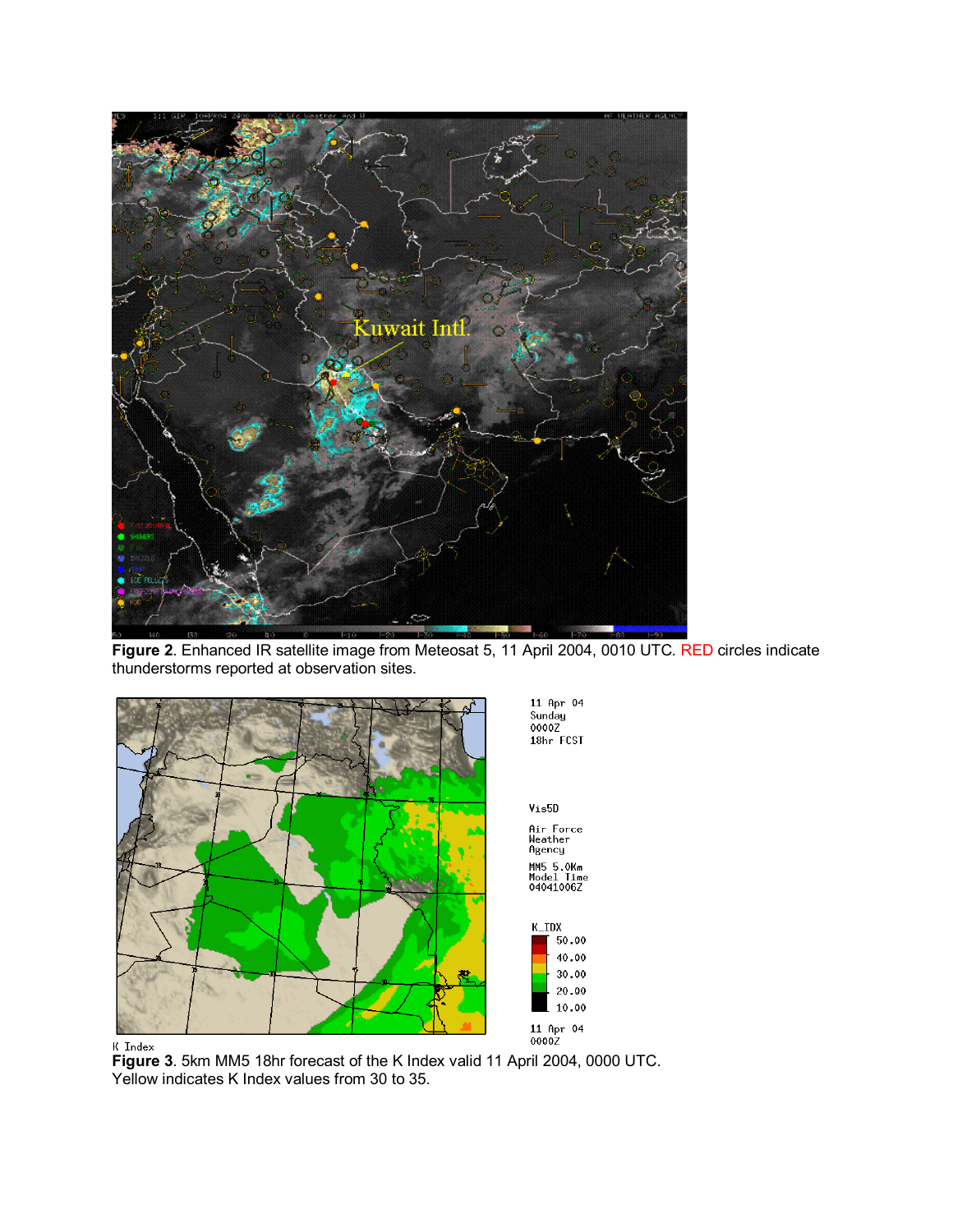

SWEAT Index

**Figure 4**. 5km MM5 18hr forecast of the SWEAT Index valid 11 April 2004, 0000 UTC. SWEAT values are below 250 over virtually the entire theater.



Lid Strength Index shown where Lifted Index  $\leq 3$ 

**Figure 5**. 5km MM5 18hr forecast of the Lid Strength Index valid 11 April 2004, 0000 UTC. To enhance the usefulness of this product for our customers, we only display LSI values where the Lifted Index is less than 3 (i.e., atmosphere unstable or conditionally unstable). Examples of the areas where the atmosphere is capped and LI is greater than 3 are shown with arrows in the left-2/3rds of the image. These are next to the dark red (LSI  $> 6$ ) and the blue LI=3 contour. Examples of where LI < 3 and there is *no cap* (LSI < 1) show up as just tan land or light blue water are shown also shown on the right side of the image. These areas are adjacent to the lowest colorized LSI areas (green, for LSI =1 - 2) in the extreme right of the image.